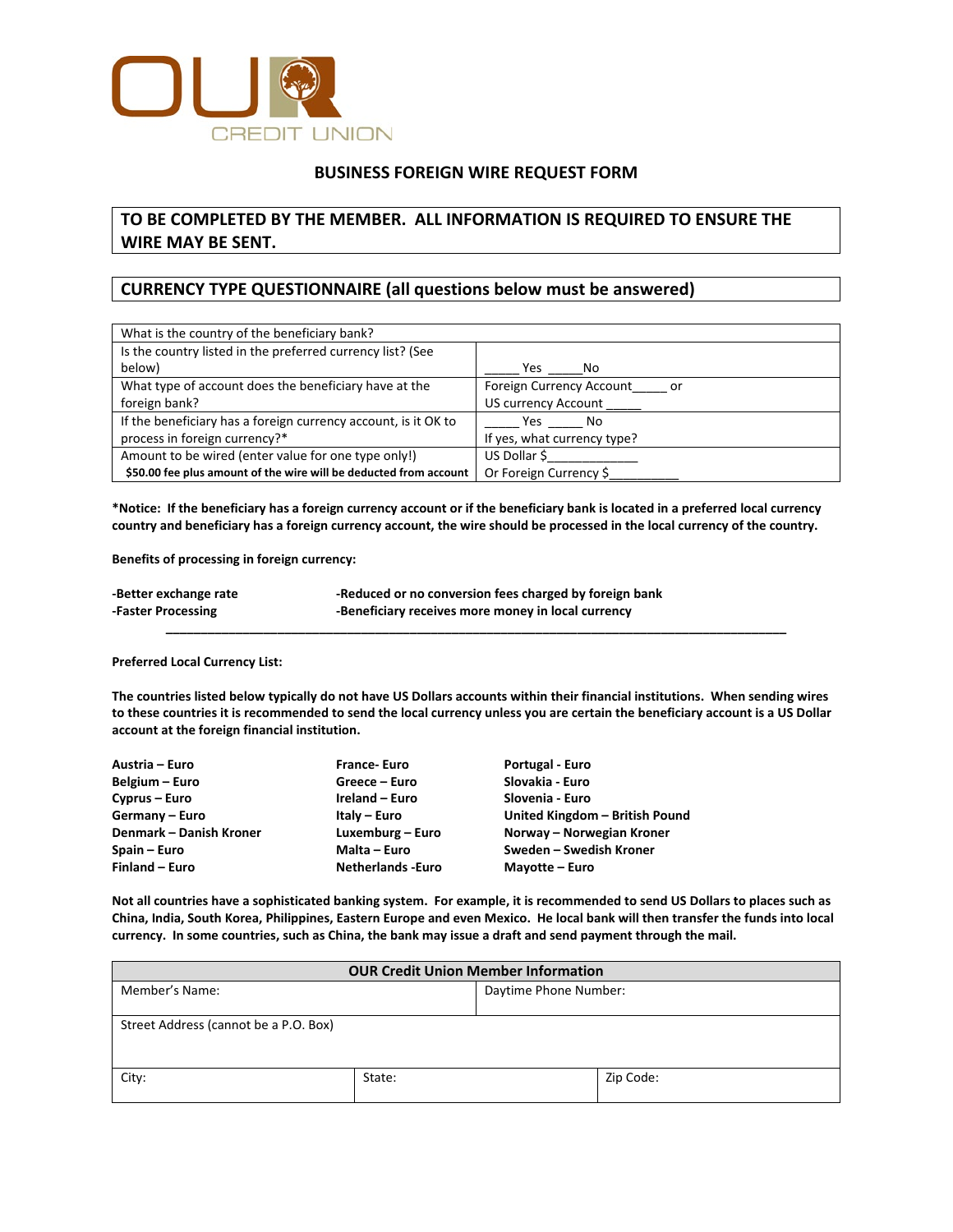

| Date of Birth:                                             | Email:                                                      |  |  |
|------------------------------------------------------------|-------------------------------------------------------------|--|--|
| Account Number:                                            | Share Type:<br>Checking                                     |  |  |
| Savings<br>Reason for Wire (Required):                     |                                                             |  |  |
|                                                            | <b>Correspondent Financial Institution (if applicable):</b> |  |  |
| <b>Bank Name:</b>                                          | ABA/Routing # or SWIFT Code:                                |  |  |
| <b>Bank Address:</b>                                       | Phone (if known):                                           |  |  |
| Bank City & State:                                         |                                                             |  |  |
|                                                            | <b>Beneficiary Financial Institution:</b>                   |  |  |
| <b>Bank Name:</b>                                          | <b>SWIFT Code:</b>                                          |  |  |
| National ID::                                              | Phone:                                                      |  |  |
| <b>Bank Address:</b>                                       |                                                             |  |  |
| <b>Bank Address:</b>                                       |                                                             |  |  |
|                                                            |                                                             |  |  |
| Branch (not required):                                     |                                                             |  |  |
|                                                            | <b>Beneficiary Information:</b>                             |  |  |
| <b>Beneficiary Name:</b>                                   | Beneficiary IBAN or Account Number:                         |  |  |
| Beneficiary Street Address (Cannot be a P.O. Box):         |                                                             |  |  |
| <b>Beneficiary Address:</b>                                | Postal Code:                                                |  |  |
| Phone Number (if known):                                   | Date of Birth (if known):                                   |  |  |
| Email (if known):                                          |                                                             |  |  |
| Beneficiary Reference Information or Special Instructions: |                                                             |  |  |
|                                                            |                                                             |  |  |
|                                                            |                                                             |  |  |
|                                                            |                                                             |  |  |
|                                                            |                                                             |  |  |
|                                                            |                                                             |  |  |
|                                                            |                                                             |  |  |
|                                                            |                                                             |  |  |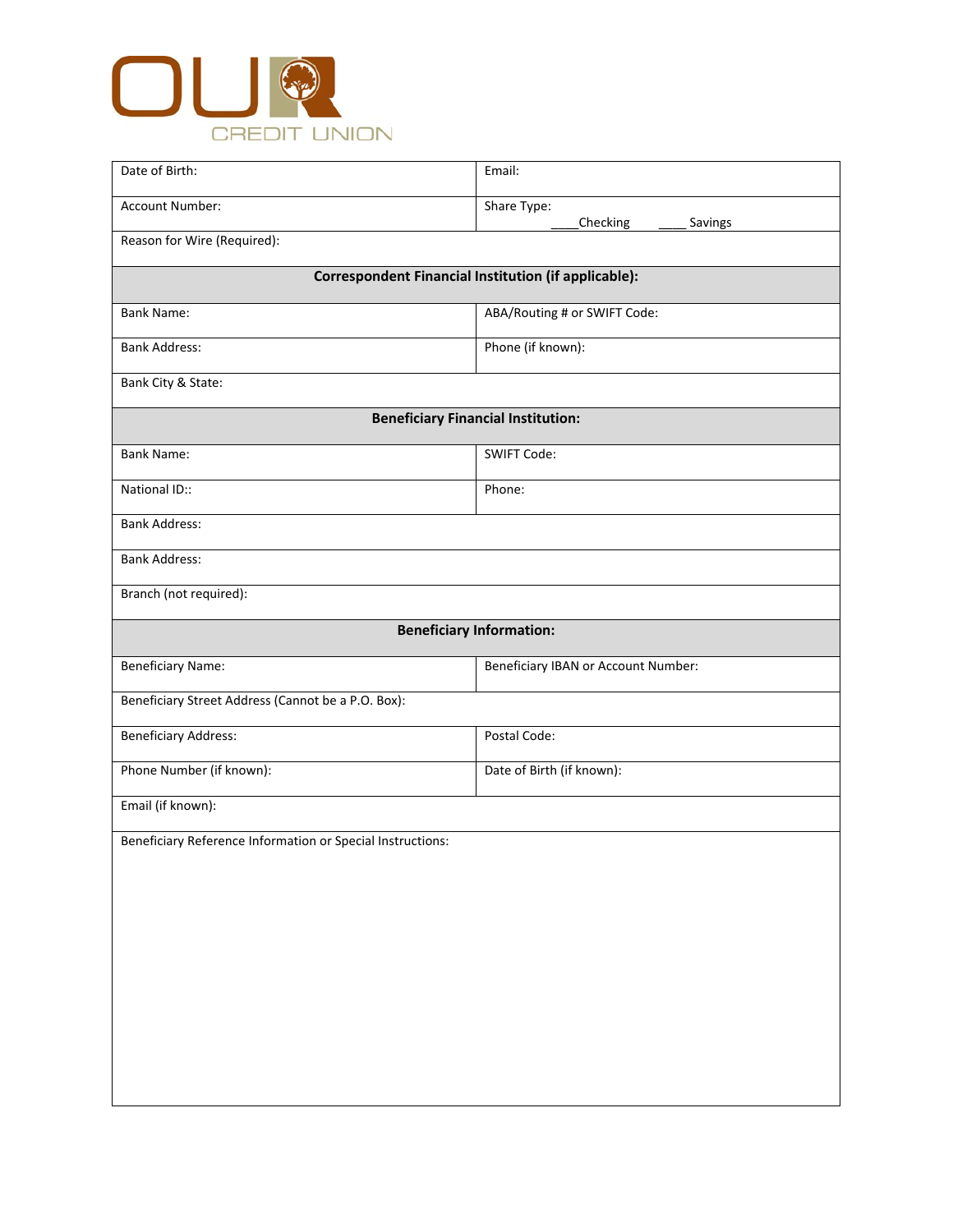

## **PLEASE READ THE ACCOMPANYING BUSINESS WIRE TRANSFER AGREEMENT BEFORE SIGNING:**

I have read the OUR Credit Union Business Wire Transfer Agreement ("Agreement") , the terms of which Agreement are incorporated herein. I authorize OUR Credit Union to transfer funds by wire as indicated above, constituting my acceptance of the Agreement. I understand that my account will be debited for the amount of the wire and any applicable fees to be disclosed prior to sending. I understand that if I provide an incorrect account number or beneficiary institution identifier, I could lose the transfer amount. I agree to hold OUR Credit Union harmless if the funds are not received and credited due to incorrect or incomplete instructions or information.

| Signature                                                                                                                                                                                 | Date                                                                                                                    |
|-------------------------------------------------------------------------------------------------------------------------------------------------------------------------------------------|-------------------------------------------------------------------------------------------------------------------------|
| Title:                                                                                                                                                                                    |                                                                                                                         |
| <b>MEMBER ACKNOWLEDGEMENT AND CERTIFICATION</b>                                                                                                                                           |                                                                                                                         |
| Initials                                                                                                                                                                                  |                                                                                                                         |
| I understand that fraud and scams are an ever present concern with respect to wire transfers.                                                                                             |                                                                                                                         |
| of the legitimacy of the transaction.                                                                                                                                                     | I have thoroughly investigated the transaction for which I am initiating this wire transfer request, and I am confident |
| advisability of proceeding with this wire transfer request.                                                                                                                               | I am not relying upon OUR Credit Union to conduct any investigation or inquiry of any kind into the legitimacy or       |
| I understand that OUR Credit Union's sole responsibility in this transaction is to transfer funds to the financial<br>institution and account number I have provided to the Credit Union. |                                                                                                                         |
| transfer instructions and initiation of the wire transfer as I have requested.                                                                                                            | I understand that I will have no recourse against OUR Credit Union for the Credit Union's following of my written wire  |
| expressly authorizing the Credit Union to proceed with this wire transfer request.                                                                                                        | In signing below, I certify that I have read and understood the foregoing representations and warranties, and I am      |
| Signature<br>Title:                                                                                                                                                                       | Date                                                                                                                    |
| To Be Completed by FSRs, Tellers or Support Staff                                                                                                                                         |                                                                                                                         |
| Teller ID#<br>Initials:                                                                                                                                                                   | Request Received (check one):<br>in person<br>fax                                                                       |
| Type of Funds:<br>cash<br><b>Funds on Deposit</b>                                                                                                                                         | Check. If a check, was a hold placed?<br>Yes<br>No                                                                      |
| ID Information:                                                                                                                                                                           |                                                                                                                         |
| Phone Number & Address on Wire Form Verified to Episys?                                                                                                                                   | Yes<br>No                                                                                                               |
| To Be Completed by Accounting Department                                                                                                                                                  |                                                                                                                         |
| Received by Accounting Date & Time                                                                                                                                                        | <b>OFAC Record Number:</b>                                                                                              |
| Verified History to Ensure Funds Are Available: Yes/No                                                                                                                                    | Funds Withdrawn:                                                                                                        |
| Wire Originated By:                                                                                                                                                                       | Date & Time:                                                                                                            |

Wire Verified By:  $\blacksquare$  Date & Time: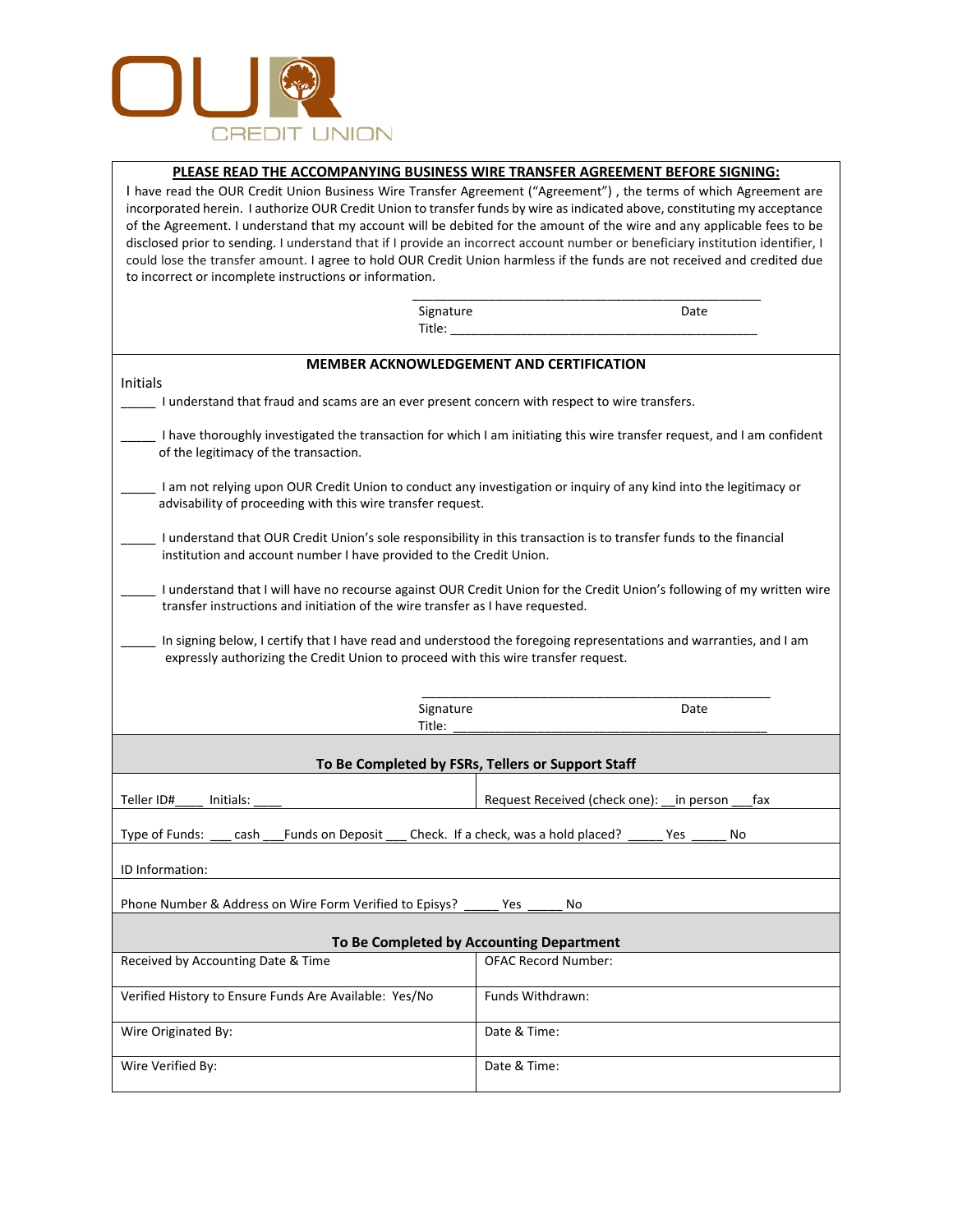

## **BUSINESS WIRE TRANSFER AGREEMENT**

This Business Member Wire Transfer Agreement ("Agreement") is made as of the date set forth on the last page of this Agreement (the "**Effective Date**"), by and between OUR Credit Union (the "Credit Union" or "us") and the undersigned Business Member ("Business Member" or "you"). This Agreement shall govern Business Member's use of the Credit Union's Wire Transfer Services. By using the Credit Union to send a wire transfer, Business Member agrees to all of the following terms and conditions.

**1. Wire Transfer Services**. Subject to the terms and conditions set forth in this Agreement, Business Member authorizes the Credit Union, and the Credit Union agrees to honor, execute and charge to Business Member's designated Credit Union account(s), requests made by Business Member in person or by facsimile, for the wire transfer of funds ("Wire Transfers").

## **2. Authorized Representatives**.

2.1. Only individuals who are authorized signers on Business Member's account(s) shall have authority to initiate Wire Transfers. Authorized signers shall be referred to in this Agreement as "Authorized Representatives". Authorized Representatives shall have maintenance authority over Wire Transfers and will serve as the primary contact(s) for the Credit Union. Business Member authorizes the Credit Union to contact any Authorized Representative to confirm Wire Transfers. Business Member represents and warrants that the Authorized Representatives are authorized to give instructions to the Credit Union for Wire Transfers and matters related to Wire Transfers with respect to Business Member's Credit Union account(s). Business Member must provide the Credit Union with prompt written notice of any change in Authorized Representatives. Business Member agrees that the Credit Union shall be entitled to rely upon the authority of any Authorized Representative until such time as the Credit Union receives written notice from Business Member of the revocation of such authority.

2.2. By executing this Agreement, Business Member certifies that all necessary corporate/organizational actions have been executed by and between Business Member to authorize the Authorized Representatives to initiate Wire Transfer requests and instructions pursuant to this Agreement, and to authorize Business Member to enter into and be bound by the terms and conditions of this Agreement.

### **3. Security Procedures**.

3.1 The Credit Union has established security procedures in connection with Wire Transfers ("Security Procedures"). The Security Procedures shall include, but not necessarily be limited to, the in-person presentment of a governmentissued photographic identification. Business Member agrees to supply Credit Union, upon request, any information the Credit Union may reasonably request including, but not limited to, further evidence of authority to consummate the Wire Transfer or perform other acts under the terms of this Agreement.

3.2. The Credit Union will reject any Wire Transfer request that cannot be verified as provided in this section, and will notify Business Member of the rejection personally where Business Member is present at the Credit Union at such time, or by telephone in all other cases. Business Member agrees that any Wire Transfer request, or request for amendment to or cancellation thereof that is made pursuant to the Security Procedures set forth this this Section shall be conclusively deemed the Business Member's instruction, whether or not Business Member has authorized same, and Business Member shall be required to pay Credit Union, and the Credit Union is authorized to charge Business Member's account, for any such Wire Transfer made pursuant to the Security Procedures set forth in this Section.

3.3. Business Member shall adequately supervise its Authorized Representatives in connection with Wire Transfers and shall implement and maintain at all times adequate safeguards to prevent unauthorized Wire Transfers from being made on its behalf. The Credit Union reserves the right to change the Security Procedures as it deems necessary in its sole and absolute discretion.

3.4 Except where otherwise required by law, Business Member bears the risk of loss where Wire Transfer instructions are unauthorized or otherwise fraudulent as the direct or indirect action of a person Business Member entrusted at any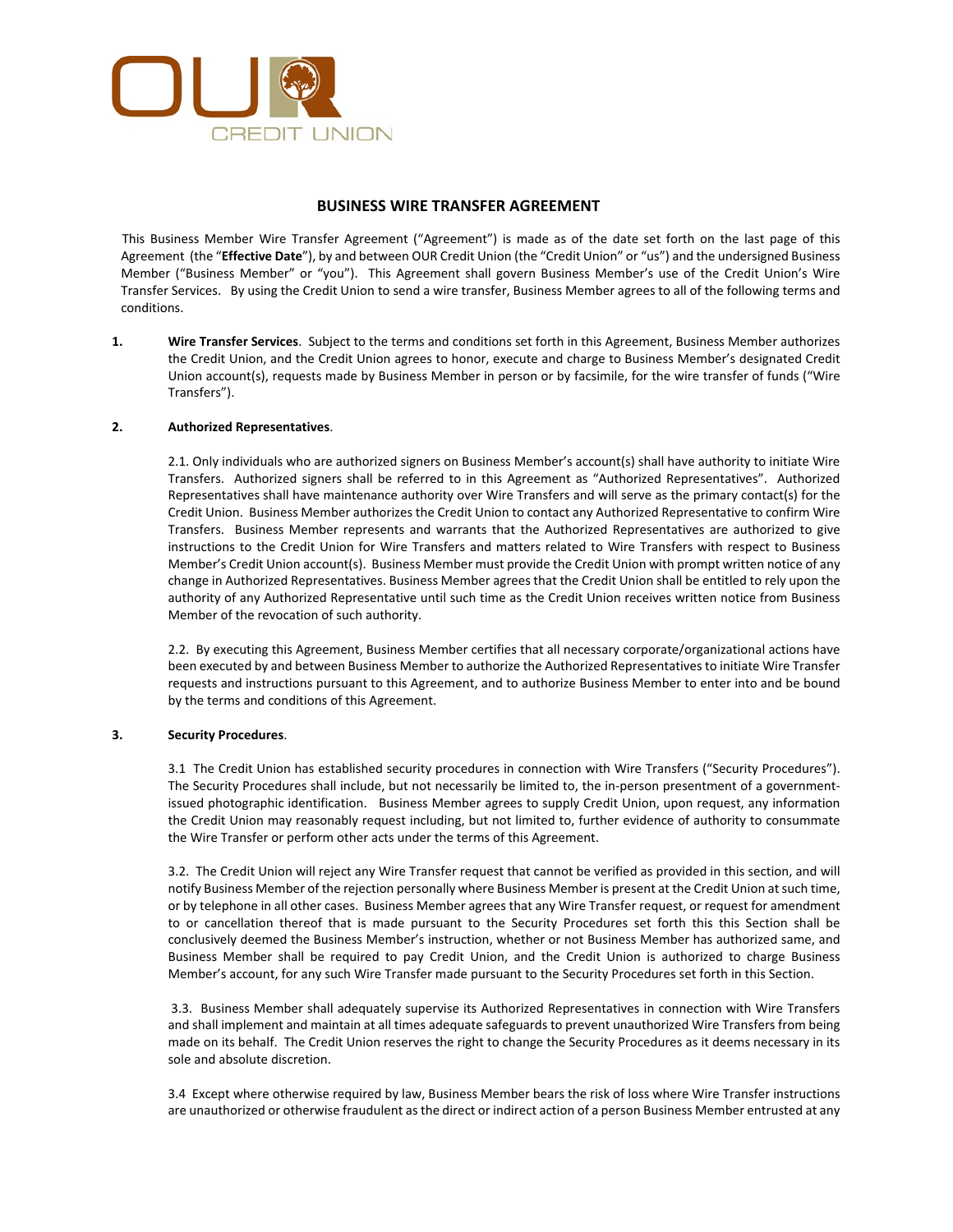

time with duties to act for Business Member with respect to any Wire Transfer Instructions or applicable Security Procedures, or who obtained information facilitating a breach of the Security Procedures, regardless of how the information was obtained or whether Business Member was at fault.

**4. Adequacy of Security Procedures**. Business Member acknowledges that the Security Procedures set forth in this Agreement, and as otherwise implemented by the Credit Union from time to time, will not detect errors in the transmission or content of the Wire Transfer instructions. Business Member acknowledges and agrees that it will strictly adhere to the Security Procedures as set forth in this Agreement, and as otherwise implemented by the Credit Union from time to time. Business Member further acknowledges and agrees that the Security Procedures set forth in this Agreement, and as otherwise implemented by the Credit Union from time to time, are commercially reasonable, and Business Member shall be bound by any Wire Transfer instructions issued in Business Member's name and accepted by the Credit Union in good faith and in compliance with the Security Procedures set forth herein and as may otherwise be implemented by the Credit Union from time to time.

### **5. Wire Transfer Instructions**.

5.1. Business Member acknowledges and agrees that it is responsible for ensuring that its Wire Transfer instructions are accurate, clear and correct. Business Member agrees that it shall be solely responsible for the discovery and identification of any errors contained within the Wire Transfer instructions and will advise the Credit Union of any such error. Business Member further acknowledges and agrees that the Credit Union is under no obligation to detect errors, inconsistencies or conflicts in any Wire Transfer instructions. Except where otherwise required by law, Business Member bears the risk of loss where Wire Transfer instructions are ambiguous, inconsistent, unclear or incomplete.

5.2 Business Member acknowledges and agrees that if the Wire Transfer instructions identify the beneficiary by name and account number or some other identification number, such as a taxpayer identification number or driver's license number, the Credit Union may transfer funds to the beneficiary in reliance on the number provided to the Credit Union, even if the number identifies a beneficiary different from the one name in the Wire Transfer instructions. Business Member further agrees the Credit Union will not be liable for losses resulting from the beneficiary's financial institution paying the wrong person, even if the beneficiary's financial institution knew or should have known that the number and name referred to different persons. The Credit Union will not be liable if the beneficiary's financial institution does not accept the Wire Transfer or accepts it and then places the funds in a suspense or holding account due to the discrepancy and/or accepting and posting any Wire Transfer to an incorrect account, whether based on Business Member's instructions or for any other reason not directly attributable to the Credit Union's material breach of this Agreement.

5.3. In the event Business Member discovers an error in its Wire Transfer instructions, it must notify the Credit Union immediately. Unless otherwise required by law, Wire Transfer instructions are irrevocable and may be cancelled after issuance only with the Credit Union's prior written consent. The Credit Union will make reasonable attempts to correct any errors of which it is notified if such notification is made at a time and in a manner that gives the Credit Union a reasonable opportunity to act on the request before it carries out the Wire Transfer instruction, however, unless applicable law requires otherwise, the Credit Union will not be liable for any losses caused by errors or inaccuracies in Business Member's Wire Transfer instructions. The Credit Union reserves the right to decline to act upon any Wire Transfer instructions it believes are ambiguous, unclear, incomplete, unauthorized, fraudulent, or which the Credit Union believes fail to conform to the Wire Transfer service it offers.

#### **6. Credit Union's Right to Reject Wire Transfer Instructions and/or Terminate Wire Transfer Services**.

6.1. Business Member acknowledges and agrees that the Credit Union has the right, in its sole and absolute discretion, to reject any Wire Transfer instructions, to set limits on the amounts Business Member may wire, to impose conditions that must be satisfied before Credit Union will accept Wire Transfer instructions, to delay or suspend or cancel any Wire Transfer Instructions, and to refuse to provide Wire Transfer services on behalf of Business Member if:

(a) if Business Member fails to comply with Security Procedures or other Credit Union procedures;

(b) if Business Member is in default under this Agreement or any other agreement with the Credit Union;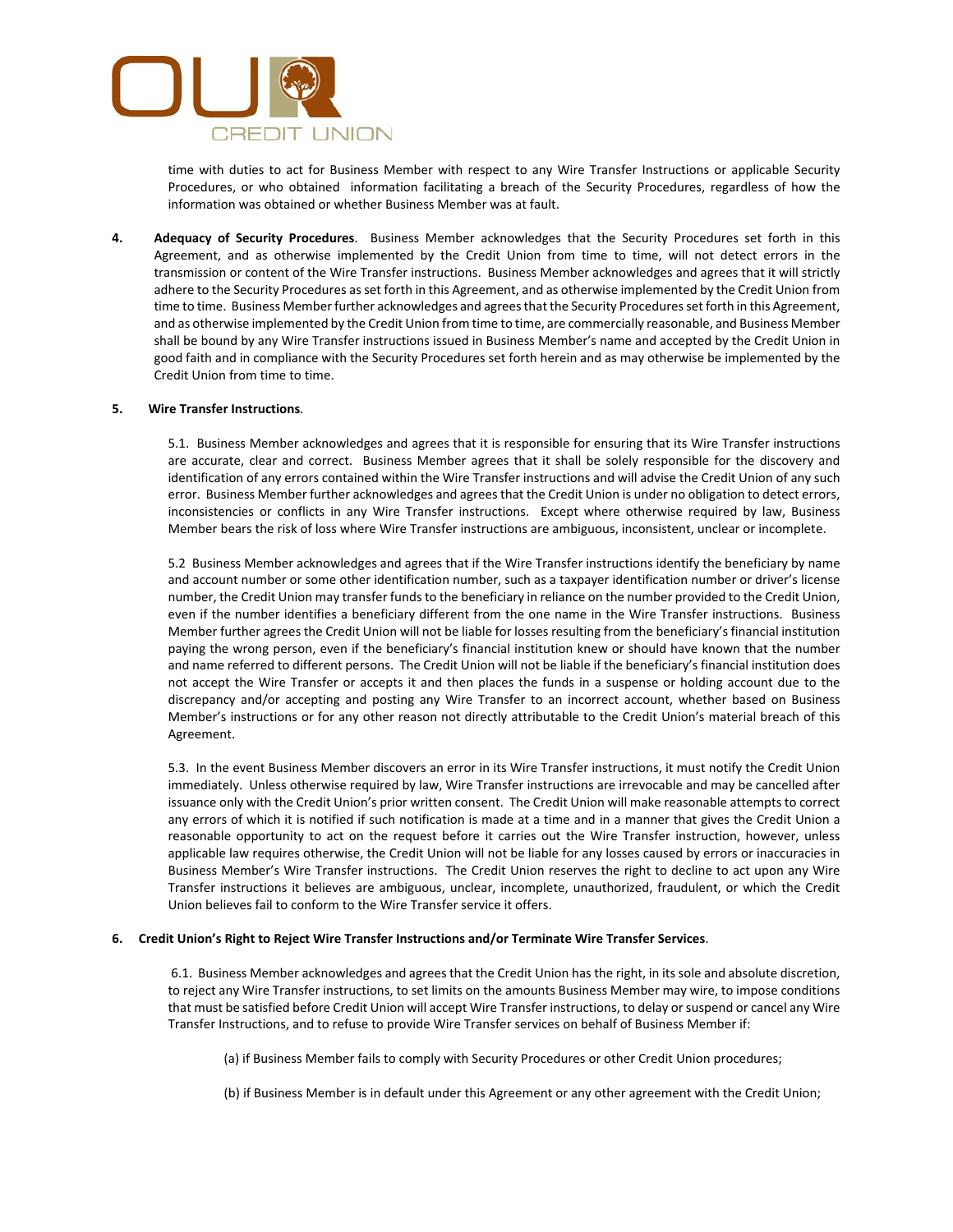

 (c) if Business Member's account does not contain sufficient available funds for the Wire Transfer, or if Business Member's account is frozen or unavailable for any reason whatsoever;

 (d) if necessary in order to comply with the terms and conditions of this Agreement or applicable law or regulation;

 (e) if to carry out any Wire Transfer instruction would be unlawful, illegal or in contravention of the requirements of funds transfer system rule, regulatory or governmental authority or third-party service provider, or impose excessive cost or expense on the Credit Union;

 (f) if Business Member is insolvent, in liquidation, bankruptcy or receivership or otherwise unable to pay debts as they become due;

(g) if the Credit Union is prevented by an event or circumstances outside of its control; or

 (h) if the Credit Union is unwilling or unable to provide Wire Transfer services to Business Member for any other reason.

6.2. If the Credit Union decides to impose conditions on, cancel, delay or suspend any Wire Instruction, or otherwise determined it will not provide Business Member with Wire Transfer services, the Credit Union will use reasonable efforts to notify Business Member of such determination.

- **7. Time of Wire Transfer Requests.** The Credit Union's Wire Transfer Department is open Monday through Friday (excluding holidays) between the hours of 9:00 a.m. and 5:00 p.m. Eastern Standard Time. Outgoing wire transfer requests received prior to 2:00 p.m. Eastern Standard Time (as observed in Flint, Michigan) will be processed on the same business day, if funds are available and Security Procedures (described below) are successfully completed. The Credit Union may, in its sole discretion, process Wire Transfer requests received after 3:00 p.m. on the same business day or the Credit Union may process such requests on the next business day. Incoming wire transfers received prior to 4:00 p.m. will be processed on the same business day.
- **8. Sufficient Funds**. The Credit Union shall not be required to honor Wire Transfer instructions, unless Business Member has sufficient available funds in its account to cover the amount of the Wire Transfer and service fees to be charged in connection with the Wire Transfer.

### **9. Cancellation of Wire Transfer Instructions**.

9.1 Business Member may ask the Credit Union to cancel any Wire Transfer and Credit Union will use reasonable efforts to comply with such request, provided the request is made at a time and in a manner that gives the Credit Union a reasonable opportunity to act on the request before it makes the Wire Transfer as Business Member originally requested. Unless otherwise required by law, Business Member acknowledges and agrees that Credit Union shall not be responsible and will have no liability for any loss resulting from any delay in handling any such request, or for Credit Union's inability for any reason to cancel any Wire Transfer request.

9.2 If Business Member asks the Credit Union to recover funds that the Credit Union has already transferred in accordance with Wire Transfer instructions, the Credit Union may do so in its sole discretion, however the Credit Union shall be under no obligation to seek recovery of funds. If the Credit Union agrees to attempt to recover funds, it will take such action as it deems reasonable under the circumstances, however in no event will Credit Union be deemed to have guaranteed or otherwise assured the recovery of any funds transferred, nor to have accepted responsibility for any amount transferred before Credit Union received and had time to act upon the request to cancel the Wire Transfer.

**10. Recurring Wire Transfers**. Recurring Wire Transfers are Wire Transfers initiated on a scheduled basis as instructed by the Business Member. Recurring Wire Transfer authorizations shall continue and remain in full force and effect until Credit Union has received written notice from Business Member revoking such recurring Wire Transfers in a form acceptable to Credit Union, and in a time and manner sufficient to provide Credit Union with a reasonable opportunity to act upon it.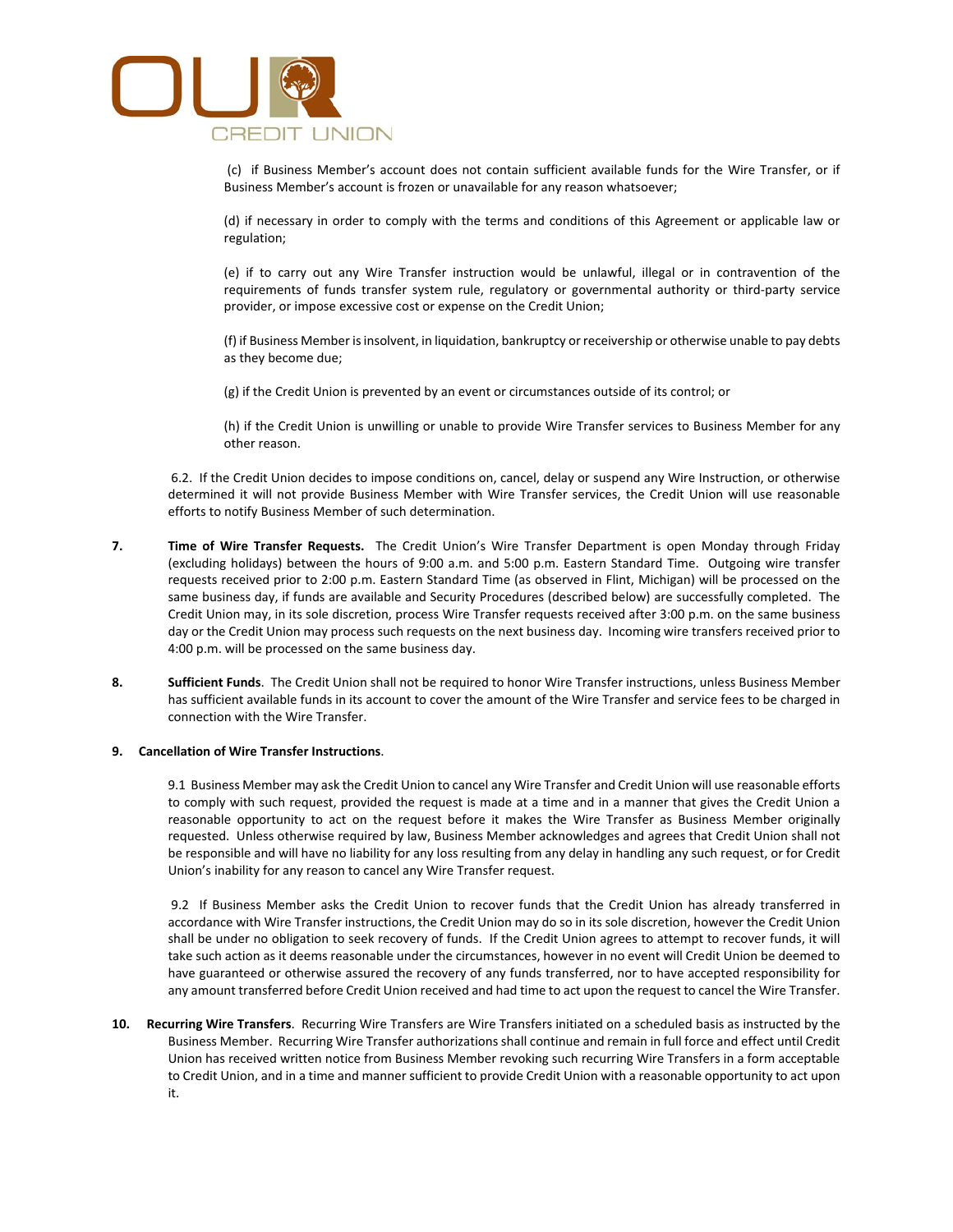

#### **11. International Transfers.**

11.1 Wire transfers may be either domestic or international, provided, however, international wire transfers may not be sent through or into any country in violation of U.S. Laws.

11.2 Domestic wire transfers will settle only in U.S. Dollars. International wires may be in a foreign currency if accepted at our discretion. Business Member will be responsible to ensure that the proper foreign currency is available and may be obtained through the Credit Union.

11.3 If Business Member elects to initiate an international wire transfer in U.S. Dollars, Business Member acknowledges and agrees that the receiving financial institution may elect to pay the beneficiary in foreign currency at an exchange rate determined by the receiving financial institution. Business Member agrees to pay the Credit Union any costs and expenses of foreign currency conversion at the Credit Union's then-prevailing rates, terms and conditions.

11.4 With respect to any transfer to a beneficiary in a foreign country, Business Member consents to conversion of the funds into foreign currency by the Credit Union, any correspondent bank or intermediary bank, the beneficiary's bank, or any other third party reasonably involved in the completion of the transfer, at conversion rates generally applied by that converting party. The Credit Union may, in its discretion, execute the transfer request in the currency of the country of the beneficiary's financial institution at either the Credit Union's buying rate of exchange for U.S. dollar transfers or the exchange rate of the beneficiary's institution. If the transfer is returned for any reason, Business Member agrees to accept the refund in U.S. dollars in the amount of the foreign money credit, based on the current buying rate on the date of the refund, less any charges and expenses incurred by the Credit Union.

11.5 Business Member agrees that it will bear all risk of loss due to fluctuation in exchange rates. Business Member agrees to pay the Credit Union any costs and expenses of foreign currency conversion at the Credit Union's thenprevailing rates, terms and conditions.

11.6 International wire transfers are subject to any and all applicable regulations and restrictions of U.S. and foreign governments relating to foreign exchange transactions. The Credit Union has no obligation to accept any international Wire Transfer requests directed to or through persons, entities or countries restricted by government regulation or prior Credit Union experience with particular countries. Except as may otherwise be required by law, Business Member agrees to release and hold the Credit Union harmless from any loss or liability which Business Member may incur after the Credit Union has executed the international Wire Transfer, including, but not limited to, any loss due to failure of a foreign financial institution or intermediary to deliver funds to a beneficiary, or errors, delays or defaults in the transfer of any messages in connection with an international Wire Transfer by any means of transmission.

- **12. Release and Indemnification of Credit Union**. Business Member agrees to release, indemnify and hold harmless Credit Union, its directors, officers, employees and agents ("Credit Union Indemnitees") from any and all claims, causes of action, damages, demands, judgments and expenses (including attorneys' fees), liabilities and other losses of any kind incurred by or asserted against the Credit Union Indemnitees in any way resulting from, relating to or arising out of the Wire Transfer services provided by Credit Union, the provision of invalid or inaccurate data or instructions by Business Member, its directors, officers, employees, agents or anyone else acting on Business Member's behalf, or any acts or omissions of Business Member or any third party or otherwise, except to the extent that such claims or losses are the direct result of the Credit Union's gross negligence and/or willful misconduct. Business Member acknowledges and agrees that this Section shall survive the termination of this Agreement.
- **13. Limitation of Liability.** Business Member agrees that Credit Union, in dealing with an Authorized Representative of Business Member following applicable Security Procedures, shall be entitled to accept and rely on any representation of such Authorized Representative. THE CREDIT UNION SHALL BE UNDER NO OBLIGATION TO MAKE ANY INQUIRIES IN ORDER TO VERIFY OR CONFIRM ANY SUCH REPRESENTATION OR TO ASSURE THAT ANY FUNDS OF BUSINESS MEMBER ARE IN FACT APPLIED OR USED FOR THE PURPOSES SO REPRESENTED OR FOR ANY OTHER PROPER PURPOSE. THE CREDIT UNION SHALL IN NO EVENT BE RESPONSIBLE OR HELD LIABLE FOR ANY MISAPPLICATION OR MISUSE OF ANY FUNDS OR OTHER PROPERTY OF THE BUSINESS MEMBER TRANSFERRED OR DISPOSED OF PURSUANT TO ANY AUTHORITY GRANTED HEREIN. IN NO EVENT WILL CREDIT UNION BE LIABLE FOR ANY INDIRECT, SPECIAL, CONSEQUENTIAL OR EXEMPLARY DAMAGES, INCLUDING, BUT NOT LIMITED TO, LOSS OF ANTICIPATED PROFITS OR OTHER ECONOMIC LOSS IN CONNECTION WITH OR ARISING OUT OF THE PERFORMANCE OR FAILURE OF PERFORMANCE OF WIRE TRANSFER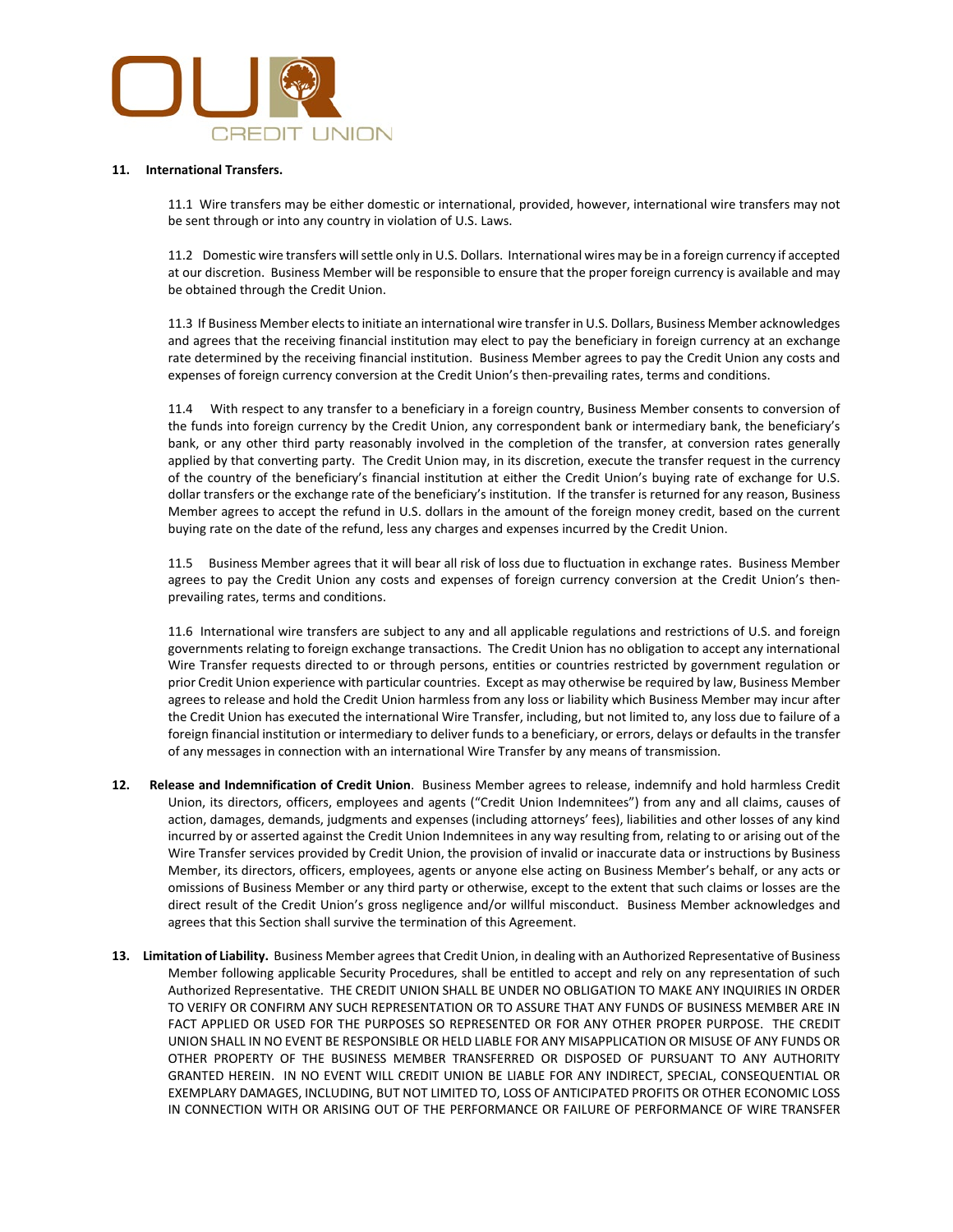

SERVICES HEREUNDER, NOR SHALL THE CREDIT UNION BE LIABLE FOR THE INSOLVENCY, NEGLECT, MISCONDUCT, MISTAKE OR DEFAULT OF ANOTHER FINANCIAL INSTITUTION OR PERSON INITIATING OR COMPLETING WIRE TRANSFER TRANSACTIONS.

- **14. Fees and Charges**. The Credit Union may charge Business Member's account(s) Wire Transfer fees in accordance with its Fee Schedule and may reimburse itself by debits to Business Member's account(s) for any direct charges incurred by Credit Union in connection with Wire Transfers, including, but not limited to, charges from third parties, transmission charges, transfer fees, international wire transfer charges, and other similar charges. The Credit Union specifically reserves the right to change the fees set forth on its Fee Schedule from time to time.
- **15. Compliance with Laws**. By using Wire Transfer services, Business Member represents and warrants that it is authorized under U.S. federal, state and local laws to conduct financial transactions with Credit Union, and Business Member is not subject to sanctions by the Office of Foreign Assets Control (OFAC). In accordance with OFAC rules, the Credit Union reserves the right to check the names of current and new members against the OFAC database, and block and/or reject transactions until the Credit Union is satisfied that Business Member, or any of Business Member's beneficiaries, beneficial owners, collateral owners, guarantors, co-signers and/or receiving parties are not subject to OFAC sanctions. Business Member represents and warrants it will promptly notify the Credit Union if Business Member or any of its beneficiaries, beneficial owners, collateral owners, guarantors, co-signers and/or receiving parties has been, are now or ever become subject of OFAC sanctions.
- **16. Notices**. Any notice Business Member and/or Credit Union is required or permitted to give under this Agreement shall be in writing, sent via email to the following addresses:

If to Credit Union, to 3070 Normandy Rd, Royal Oak, MI 48073

If to Business Member, to Business Member's mailing address as shown on the Credit Union's records

Business Member understands and agrees that it has the responsibility to inform the Credit Union of any change to its mailing address and/or other contact details. Undeliverable mail attempts may cause the Credit Union to suspend Business Member's ability to initiate Wire Transfers until such time as a valid mailing address is provided. The Credit Union is not liable for any third-party incurred fees, other legal liability or any other issues or liabilities arising from notifications sent to an invalid mailing address provided by Business Member.

- **17. Force Majeure**. The Credit Union shall not be liable for failure to perform, delays or errors that occur by reason of acts of civil or banking authorities, national emergencies, labor difficulties, acts of God, insurrection, war, power supply failure, malfunctions or unavoidable difficulties with the Credit Union's Wire Transfer equipment, delays, or failure to act by any carrier and/or agent Credit Union may use to perform Wire Transfer services or any other cause of condition beyond the Credit Union's control.
- **18. Termination**. This Agreement may be terminated by either party by written notice, which notice shall specify the date of such termination. The Credit Union may terminate this Agreement immediately if it has reasonable cause to believe Business Member or any of its Authorized Representatives is committing or attempting to commit an illegal or otherwise improper act, or for any of the reasons set forth in Section 6 of this Agreement. Termination of this Agreement for any reason shall not affect the rights of obligations of either party accruing prior to the effective date of termination. All representations, warranties and obligations of Business Member shall survive any termination of this Agreement.
- **19. Governing Law; Arbitration**. This Agreement shall be governed by the laws and regulations of the state of Michigan, including Article 4A of the Uniform Commercial Code, as adopted in Michigan. In all cases, this Agreement shall be governed by the laws and regulations of the United States. All Wire Transfer instructions issued to Credit Union shall be subject to the rules and regulations of any funds transfer system used by the Credit Union, and where applicable, Regulation J. Except where otherwise prohibited by law. **t**his Agreement is subject to the Resolution of Disputes by Arbitration provision found in your Agreements and Disclosures, which are incorporated herein by reference. Except as may otherwise be provided in the Resolution of Disputes by Arbitration provision, you are liable to the Credit Union for any liability, loss, or expense as provided in this Agreement that the Credit Union incurs as a result of any dispute